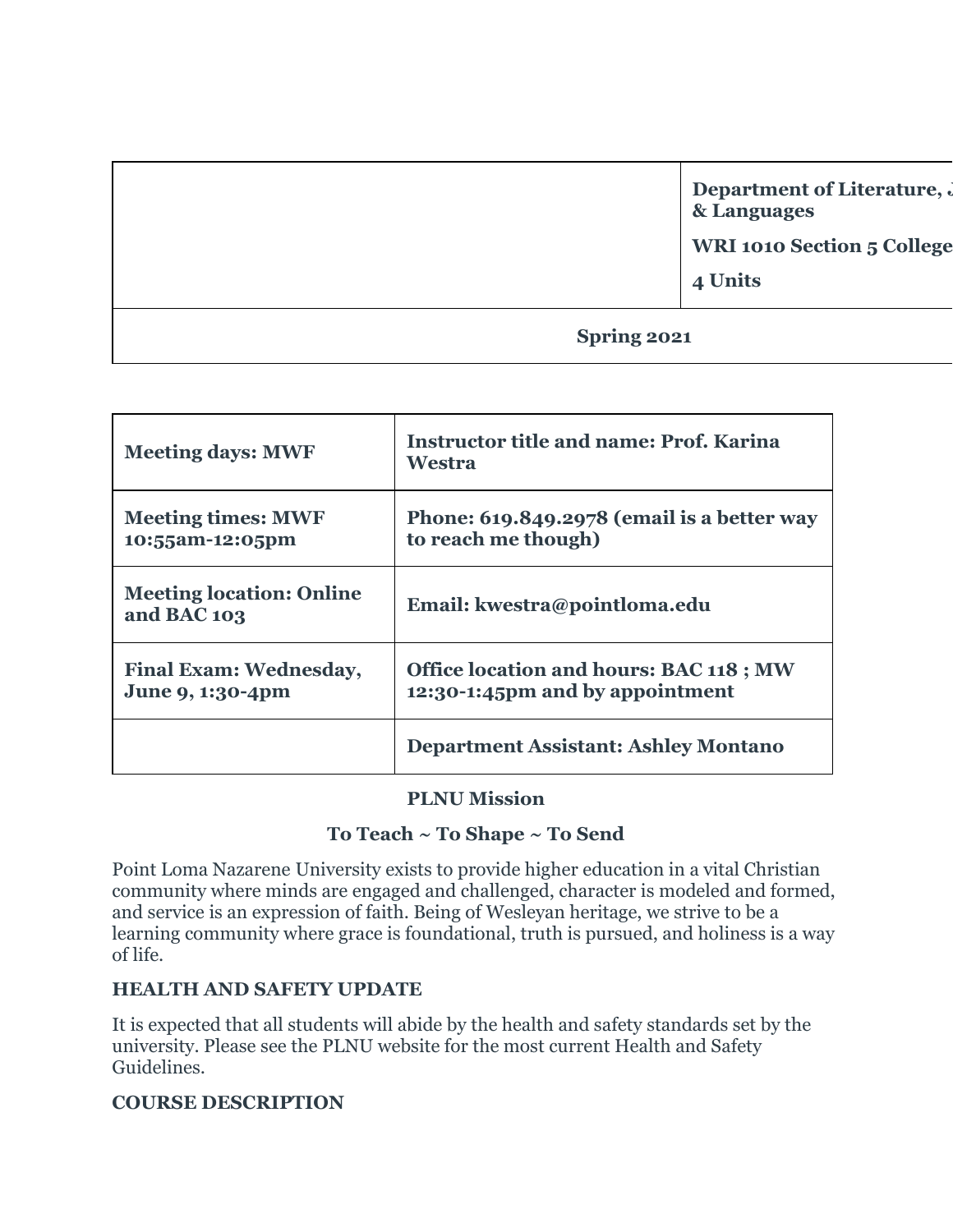WRI 1010 is a comprehensive first year composition experience in reading, writing, and critical thinking, centered on essay. The course emphasizes the processes of writing thesis-based manuscripts as an evolving product, with attention to sentence level conventions and coherence among well-developed paragraphs. Library research and writing the source-based essay are major components of the course.

# **COURSE LEARNING OUTCOMES**

*Students who complete a College Composition course will be able to:*

- 1. Apply (application) English language conventions in various genres of academic writing.
- 2. Demonstrate (application) knowledge of the stages of the writing process in academic writing: planning, drafting, organizing, composing, revising, and editing.
- 3. Evaluate (analysis) and utilize rhetorical modes of organization to create written compositions.
- 4. Evaluate (analysis) online sources of information for valid authority and expertise.
- 5. Apply (application) documentation formats to cite research in written compositions.
- 6. Analyze (analysis) texts to determine point-of-view, differing perspectives, tone, purpose, audience, and theme.

## **WRI 1097 (0) WRITING SKILLS TUTORIAL**

A diagnostic exam given in the beginning of the semester will determine if the student needs to co-enroll in WRI 1097. The diagnostic exam is used for assessment and placement purposes. Take it seriously because it may determine whether or not you will be required to enroll in WRI 1097. The cost for the tutorial is \$150.00. This tutorial replaces a 3-unit not-for-college-credit course that would cost over \$4000. WRI 1097 is an intensive one-on-one tutorial required of those enrolled in WRI 1010 or WRI 1016 who need extra instruction and support regarding issues of grammatical correctness and sentence crafting that are essential to shaping ideas clearly. WRI 1097 includes a laboratory fee, and students must take it concurrently with WRI 110. Please note that failing to meet the minimum requirements of WRI 1097 will result in a grade of "F" in WRI 1010.

## **REQUIRED TEXTS AND RECOMMENDED STUDY RESOURCES**

Graff, Gerald et al. *They Say/I Say* with readings. 4th ed. W. W. Norton & Co, 2018.

Lunsford, Andrea. *The St. Martin's Handbook* 8th ed. Bedford/St. Martin's, 2017.

# **COURSE CREDIT HOUR INFORMATION**

In the interest of providing sufficient time to accomplish the stated Course Learning Outcomes, this class meets the PLNU credit hour policy for a \_4 unit class delivered over 15 weeks. It is anticipated that students will spend a minimum of 37.5 participation hours per credit hour on their coursework. For this course, students will spend an estimated total hours meeting the course learning outcomes. The time estimations are provided in the Canvas modules.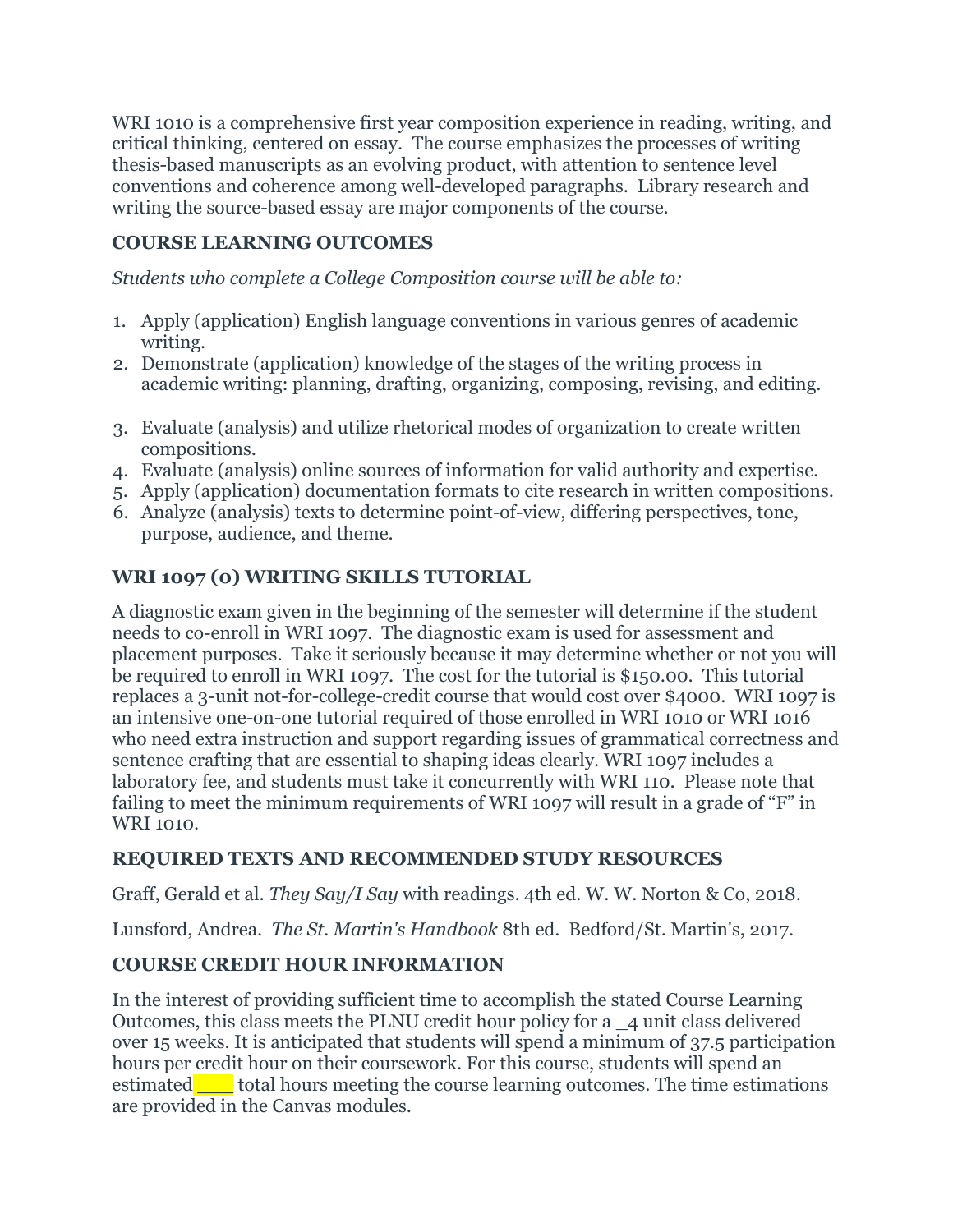# **ASSESSMENT AND GRADING**

Distribution by (approximate) percentage:

- Essays 40% (may be turned in late, but you will lose 10% for each day it is late)
- Assignments, quizzes, and in class work (*can only be made up with prior arrangements*) 15%
- Research process and paper 30%
- Participation and attendance 5%
- Final exam 10%

Student grades will be posted in the Canvas grade book no later than midnight on Tuesday of each week beginning in Week Two of this course. It is important to read the comments posted in the grade book as these comments are intended to help students improve their work. Final grades will be posted within one week of the end of the class. Grades will be based on the following:

#### **Standard Grade Scale Based on Percentages**

| A 93-100      | $ B+87-89 $ $ C+77-79 $ |                                          |               | $ D+67-69 $ F Less than 59 |
|---------------|-------------------------|------------------------------------------|---------------|----------------------------|
| $A - 90 - 92$ |                         | $ B \t83-86 \t  C \t73-76 \t  D \t63-66$ |               |                            |
|               | $ B-80-82 $ $ C-70-72 $ |                                          | $D - 60 - 62$ |                            |

# **STATE AUTHORIZATION**

State authorization is a formal determination by a state that Point Loma Nazarene University is approved to conduct activities regulated by that state. In certain states outside California, Point Loma Nazarene University is not authorized to enroll online (distance education) students. If a student moves to another state after admission to the program and/or enrollment in an online course, continuation within the program and/or course will depend on whether Point Loma Nazarene University is authorized to offer distance education courses in that state. It is the student's responsibility to notify the institution of any change in his or her physical location. Refer to the map on [State](https://www.pointloma.edu/offices/office-institutional-effectiveness-research/disclosures)  [Authorization](https://www.pointloma.edu/offices/office-institutional-effectiveness-research/disclosures) to view which states allow online (distance education) outside of California.

## **INCOMPLETES AND LATE ASSIGNMENTS**

All assignments are to be submitted/turned in by the beginning of the class session when they are due—including assignments posted in Canvas. Essays and the research paper will be accepted late, but students will lose 10% for each day it is late. Other assignment will not be accepted late. Incompletes will only be assigned in extremely unusual circumstances.

## **PLNU COPYRIGHT POLICY**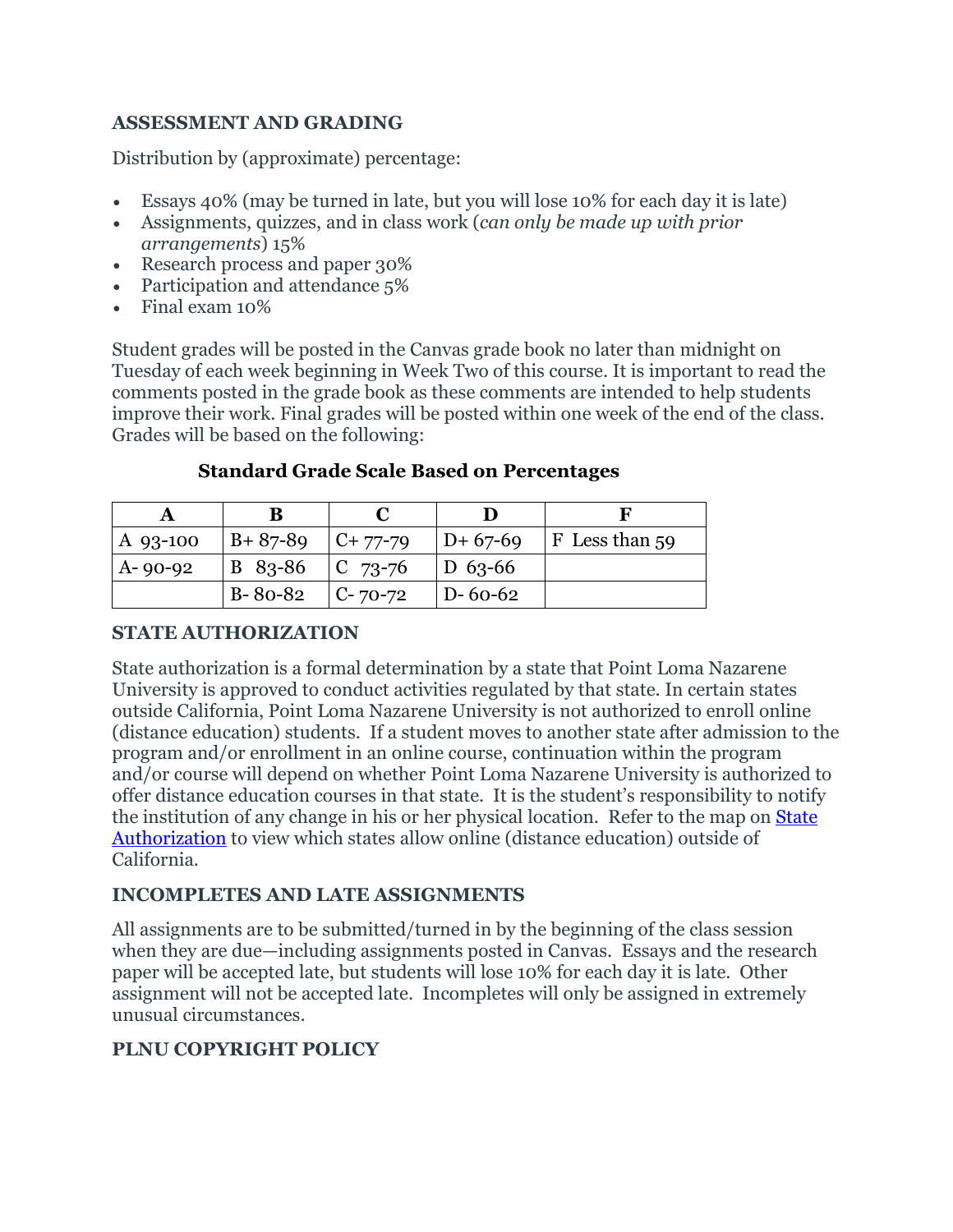Point Loma Nazarene University, as a non-profit educational institution, is entitled by law to use materials protected by the US Copyright Act for classroom education. Any use of those materials outside the class may violate the law.

# **PLNU ACADEMIC HONESTY POLICY**

Students should demonstrate academic honesty by doing original work and by giving appropriate credit to the ideas of others. Academic dishonesty is the act of presenting information, ideas, and/or concepts as one's own when in reality they are the results of another person's creativity and effort. A faculty member who believes a situation involving academic dishonesty has been detected may assign a failing grade for that assignment or examination, or, depending on the seriousness of the offense, for the course. Faculty should follow and students may appeal using the procedure in the university Catalog. See [Academic PoliciesLinks](http://catalog.pointloma.edu/content.php?catoid=18&navoid=1278) to an external site. for definitions of kinds of academic dishonesty and for further policy information.

# **PLNU ACADEMIC ACCOMMODATIONS POLICY**

While all students are expected to meet the minimum standards for completion of this course as established by the instructor, students with disabilities may require academic adjustments, modifications or auxiliary aids/services. At Point Loma Nazarene University (PLNU), these students are requested to register with the Disability Resource Center (DRC), located in the Bond Academic Center. [\(DRC@pointloma.edu](https://mail.google.com/mail/?view=cm&fs=1&tf=1&to=DRC@pointloma.edu) (Links to an [external](https://mail.google.com/mail/?view=cm&fs=1&tf=1&to=DRC@pointloma.edu) site.) or 619-849-2486). The DRC's policies and procedures for assisting such students in the development of an appropriate academic adjustment plan (AP) allows PLNU to comply with Section 504 of the Rehabilitation Act and the Americans with Disabilities Act. Section 504 (a) prohibits discrimination against students with special needs and guarantees all qualified students equal access to and benefits of PLNU programs and activities. After the student files the required documentation, the DRC, in conjunction with the student, will develop an AP to meet that student's specific learning needs. The DRC will thereafter email the student's AP to all faculty who teach courses in which the student is enrolled each semester. The AP must be implemented in all such courses.

If students do not wish to avail themselves of some or all of the elements of their AP in a particular course, it is the responsibility of those students to notify their professor in that course. PLNU highly recommends that DRC students speak with their professors during the first two weeks of each semester about the applicability of their AP in that particular course and/or if they do not desire to take advantage of some or all of the elements of their AP in that course.

# **PLNU ATTENDANCE AND PARTICIPATION POLICY**

Regular and punctual attendance at all **synchronous** class sessions is considered essential to optimum academic achievement. Initially, Monday and Wednesday classes will be synchronous; students will be notified if this changes. If the student is absent for more than 10 percent of class sessions (virtual or face-to-face), the faculty member will issue a written warning of de-enrollment. If the absences exceed 20 percent, the student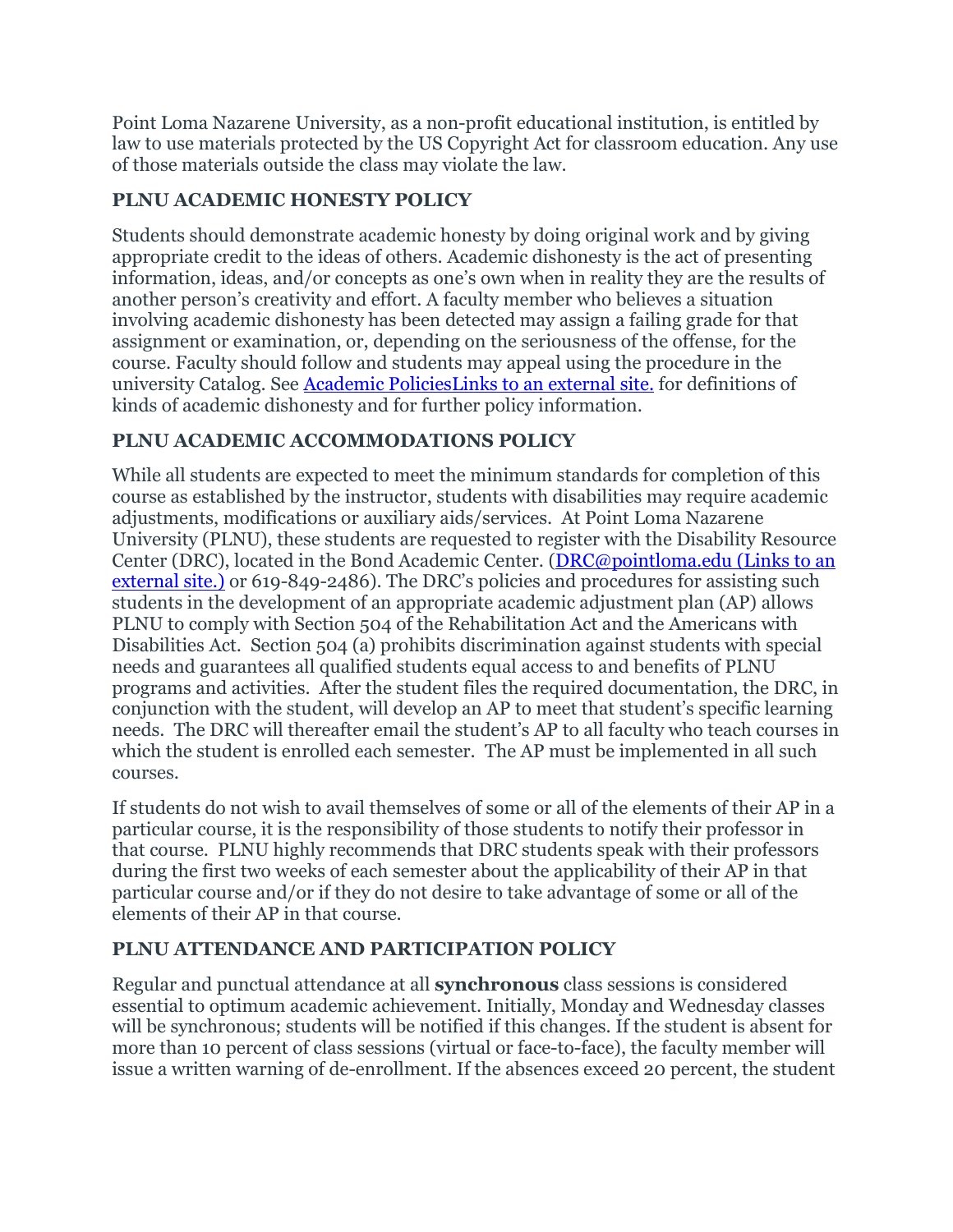may be de-enrolled without notice until the university drop date or, after that date, receive the appropriate grade for their work and participation.

*Please note: by attending synchronous courses, you are agreeing to be recorded in class; recorded classes with only be shared with the professor's permission to members of the class or university.*

In some courses, a portion of the credit hour content will be delivered **asynchronously** and attendance will be determined by submitting the assignments by the posted due dates. Initially WRI 1001 will be asynchronous for Friday sessions. See [Academic PoliciesLinks to an external site.Links](https://catalog.pointloma.edu/content.php?catoid=46&navoid=2650#Class_Attendance) to an external [site.](https://catalog.pointloma.edu/content.php?catoid=46&navoid=2650#Class_Attendance) in the Undergraduate Academic Catalog. If absences exceed these limits but are due to university excused health issues, an exception will be granted.

# **Asynchronous Attendance/Participation Definition**

A day of attendance in asynchronous content is determined as contributing a substantive note, assignment, discussion, or submission by the posted due date. Failure to meet these standards will result in an absence for that day. Instructors will determine how many asynchronous attendance days are required each week.

#### **SPIRITUAL CARE**

Please be aware PLNU strives to be a place where you grow as whole persons. To this end, we provide resources for our students to encounter God and grow in their Christian faith. If students have questions, a desire to meet with the chaplain or have prayer requests you can contact the [Office of Spiritual Development](https://www.pointloma.edu/offices/spiritual-development) Links to an external site.

## **USE OF TECHNOLOGY**

Since most courses will have online components, in order to be successful in the online environment, you'll need to meet the minimum technology and system requirements; please refer to the *[Technology and System Requirements](https://help.pointloma.edu/TDClient/1808/Portal/KB/ArticleDet?ID=108349)* Links to an external [site.i](https://help.pointloma.edu/TDClient/1808/Portal/KB/ArticleDet?ID=108349)nformation. Additionally, students are required to have headphone speakers compatible with their computer available to use. If a student is in need of technological resources please contact [student-tech-request@pointloma.edu](https://mail.google.com/mail/?view=cm&fs=1&tf=1&to=student-tech-request@pointloma.edu) (Links to an external [site.\).](https://mail.google.com/mail/?view=cm&fs=1&tf=1&to=student-tech-request@pointloma.edu)

Problems with technology do not relieve you of the responsibility of participating, turning in your assignments, or completing your class work.

## **INCLUSIVE LANGUAGE**

Because the Literature, Journalism, and Modern Language department recognizes the power of language, all public language used in this course, including written and spoken discourse, should be inclusive. This standard is outlined by all major academic style guides, including MLA, APA, and Chicago, and is the norm in university-level work.

## **PUBLIC DISCOURSE**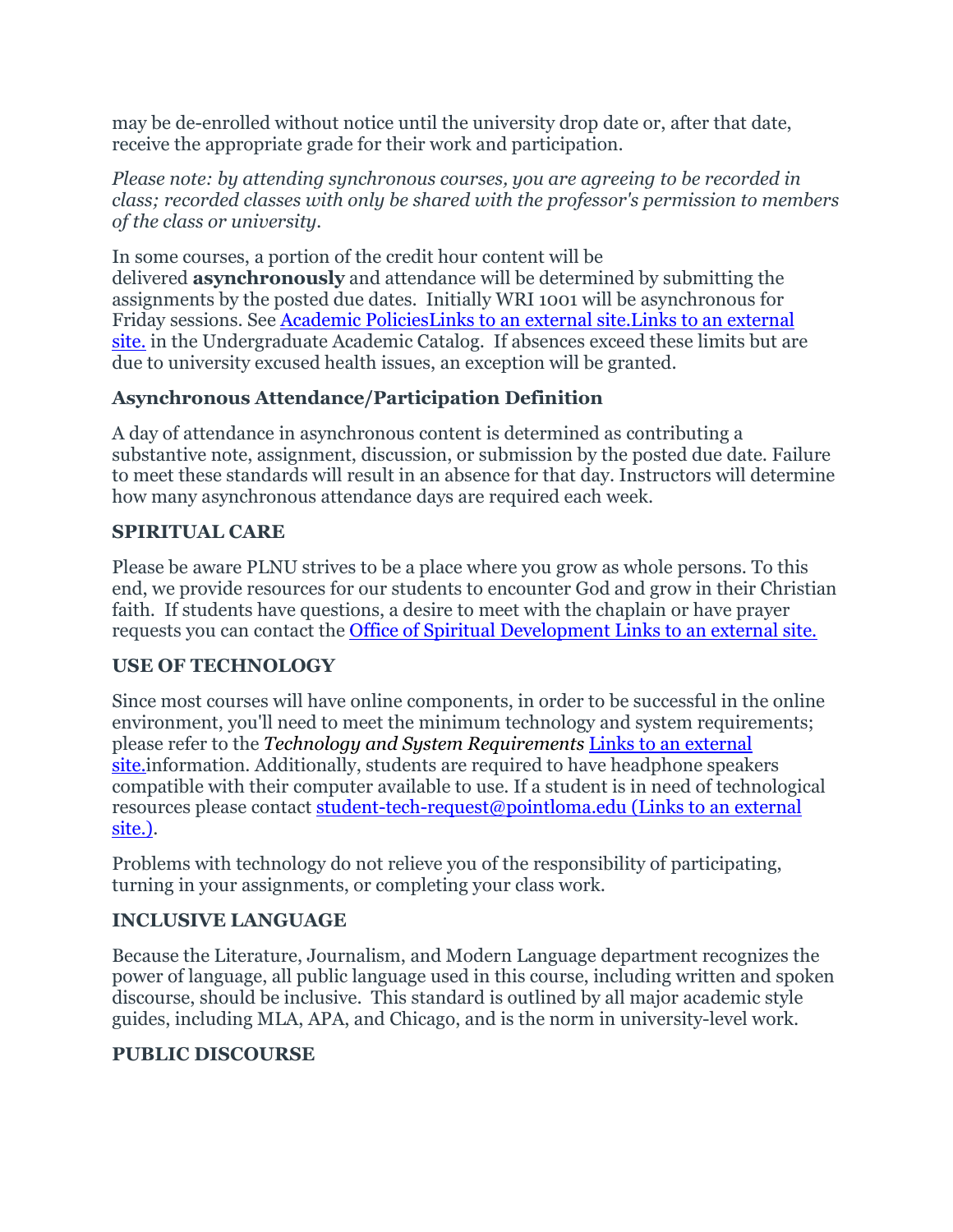Much of the work we will do in this class is cooperative, by nature of the class discussions and general feedback given to written work and projects; thus you should think of all your writing and speaking for and in class as public, not private, discourse. By continuing in this class, you acknowledge that your work will be viewed by others in the class.

# **DIVERSITY STATEMENT**

Point Loma Nazarene University is committed to diversity in the classroom, in its publications and in its various organizations and components. Faculty and staff recognize that the diverse backgrounds and perspectives of their colleagues and students are best served through respect toward gender, disability, age, socioeconomic status, ethnicity, race, culture and other personal characteristics. In addition, the department of Literature, Journalism, and Modern Languages is committed to taking a leadership position that calls for promoting a commitment to diversity in and out of the classroom and in the practices of writing, journalism and the study of literature.

## **FERPA**

In compliance with federal law, neither PLNU student ID nor social security number should be used in publically posted grades or returned sets of assignments without student written permission. This class will meet the federal requirements by (each faculty member choose one strategy to use: distributing all grades and papers individually; requesting and filing written student permission; or assigning each student a unique class ID number not identifiable on the alphabetic roster.). Also in compliance with FERPA, you will be the only person given information about your progress in this class unless you have designated others to receive it in the "Information Release" section of the student portal.

#### **TENTATIVE COURSE SCHEDULE WRI 1010 sections 2 and 5 Spring 2021**

*Professor reserves the right to make changes as needed.*

| week 1, march 1-5--Remote |                                                                  |  |
|---------------------------|------------------------------------------------------------------|--|
| Monday                    | Introductions; handout syllabus                                  |  |
| Wednesday                 | The Rhetorical Situation; Lunsford 1-2; "essay" assignment given |  |
| Friday                    | In class writing: diagnostic/assessment essay                    |  |

|  |  | Week 1, March 1-5--Remote |
|--|--|---------------------------|
|--|--|---------------------------|

| Week 2, March 8-12--Remote |  |  |  |
|----------------------------|--|--|--|
|----------------------------|--|--|--|

| Monday    | Graff et al intro, 1, 4, 12-13                                                                                        |
|-----------|-----------------------------------------------------------------------------------------------------------------------|
| Wednesday | Critical Reading: Lunsford 7-8; in class work                                                                         |
| Friday    | Sentence Work: Lunsford 36-37; sentence worksheet in class; <b>Rhetorical</b><br><b>Analysis Due Sunday in Canvas</b> |

Week 3, March 15-19--Remote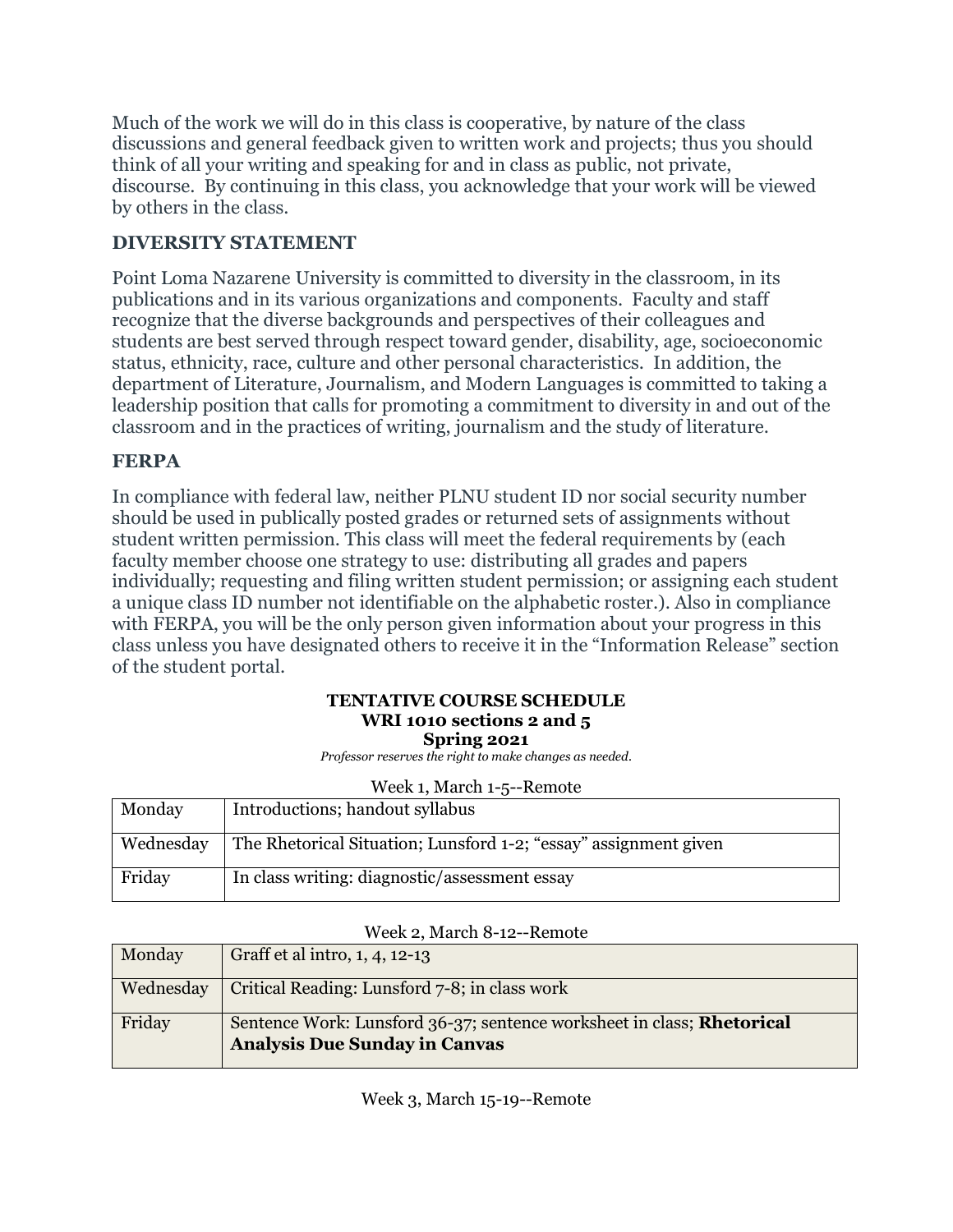| Monday    | Graff et al. chapter 16 intro; Blanda "The 'Other Side' is Not Dumb"; reading quiz;<br>essay assignment given |
|-----------|---------------------------------------------------------------------------------------------------------------|
| Wednesday | Obama "Howard University Commencement Speech"; graphic organizer                                              |
| Friday    | Sentence review; Commas—Lunsford 54-55                                                                        |

#### Week 4, March 22-26—F2F??

| Monday    | Boyd "Why America is Self-Segregating" (reading quiz);                        |
|-----------|-------------------------------------------------------------------------------|
| Wednesday | Graff et al chapter 11 editing— <b>bring paper copy of your rough draft</b> ; |
| Friday    | Alexander "The New Jim Crow" (graphic organizer)                              |

#### Week 5, March 29-April 2

| Monday    | "Other Side" essay due; Lunsford 10-11; Introduction to the Research Process |  |
|-----------|------------------------------------------------------------------------------|--|
| Wednesday | Mental Health Day—no class                                                   |  |
| Friday    | Topic Workshop; (Good Friday)                                                |  |

#### Week 6, April 5-9

| Monday    | Library Day; Lunsford 11-12                    |
|-----------|------------------------------------------------|
| Wednesday | Library Day                                    |
| Friday    | Library Review; Citation Practice; Lunsford 32 |

# Week 7, April 12-16

| Monday | <b>Working Bibliography due;</b> Graff et al. ch 2-3; Note card workshop     |
|--------|------------------------------------------------------------------------------|
|        | Wednesday   Work day—bring at least one source to class; note cards provided |
| Friday | Slaughter "Why Women Still Can't Have it All" (quiz?)                        |

#### Week 8, April 19-23

| Monday    | <b>Note cards due</b> (remember the notes AND the sources pages); Lunsford 49                |
|-----------|----------------------------------------------------------------------------------------------|
| Wednesday | Dorment "Why Men Still Can't Have it All" (quiz?); Graff et al. ch 6; Opposition<br>research |
| Friday    | Reiner "Teaching Men to be Emotionally Honest" (quiz?)                                       |

| Week 9, April 26-30 |                                                            |
|---------------------|------------------------------------------------------------|
| Monday              | Work day; Opposition "essay" due in Canvas by 11:59pm.     |
|                     |                                                            |
| Wednesday           | Mays, "What about Gender Roles in Same-Sex Relationships?" |
|                     |                                                            |

#### Week 9, April 26-30